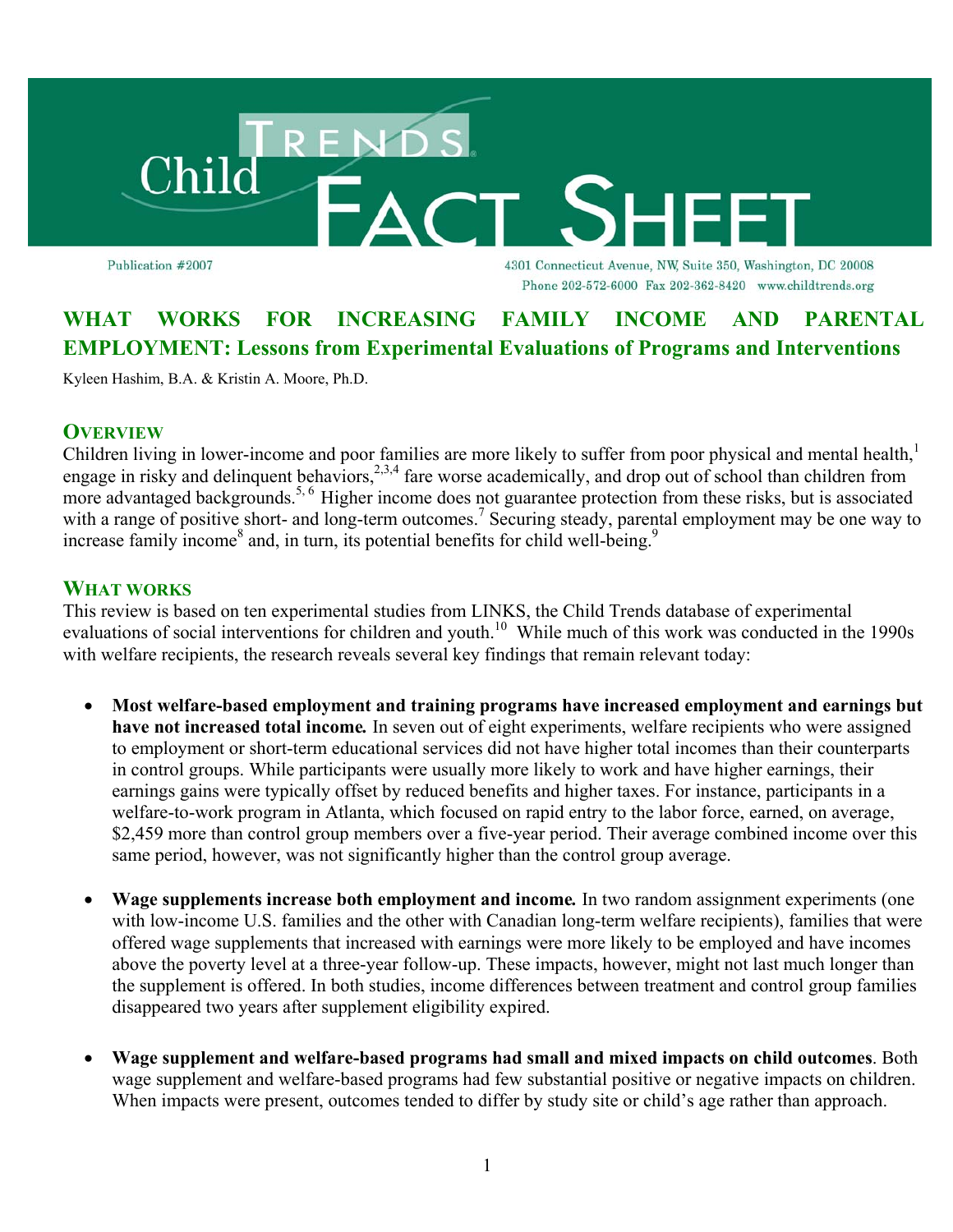Overall, significant impacts were not found for most child outcomes. When impacts were found, children ages 3-5 tended to have poorer health outcomes (e.g., having a condition that made their parent's work more difficult), but mixed school outcomes (e.g., being more or less likely to repeat a grade, depending on study site). School-age children of program participants often performed slightly better than their counterparts on measures of health and school performance, whereas adolescents tended to experience small negative impacts, such as decreased academic performance and increased delinquency.

• **Short-term education programs yield minimal benefits**. Welfare recipients who were assigned to basic, short-term educational services (e.g., GED prep, remedial math) were no more likely than those assigned to "work-first" programs to be employed or receive higher earnings over five years. This finding held true even for participants who had no high school diploma or GED at baseline. In fact, because work-first participants began working earlier, they tended to have higher cumulative earnings.

## **NEEDED RESEARCH**

More evaluations are needed for programs targeting all low-income families. Nine of the ten programs presented here included only welfare recipients, which limits our ability to draw conclusions for other low-income populations. Programs targeting current welfare recipients should also be studied further. Many of the interventions presented here began before the 1996 authorization of TANF – an act that dramatically changed welfare regulations and requirements. New evaluations are needed to assess current and innovative programs to address low income and employment.

#### **ENDNOTES**

 $\overline{a}$ 

<sup>10</sup> http://www.childtrends.org/links

<sup>1</sup> Bradley, R.H. & Corwyn, R.F. "Socioeconomic Status and Child Development". *Annual Review of Psychology*. 2002: Vol. 53: 371-99. http://arjournals.annualreviews.org/doi/abs/10.1146/annurev.psych.53.100901.135233?journalCode=psych

<sup>&</sup>lt;sup>2</sup> Haveman, R., Wolfe, B., & Wilson, K. (1997). "Childhood Poverty and Adolescent Schooling and Fertility Outcomes: Reduced-Form and Structural Estimates," in Duncan, G.J. & Brooks-Gunn, J. (eds.), *Consequences of Growing Up Poor*. New York: Russell Sage Foundation. http://www.russellsage.org/publications/books/0-87154-143-2 <sup>3</sup>

Brooks-Gunn, Jeanne and Duncan, Greg J. (1997). "The Effects of Poverty on Children." *Future of Children, Child and Poverty, 7*(2). http://www.futureofchildren.org/pubs-info2825/pubs-info\_show.htm?doc\_id=72141

<sup>&</sup>lt;sup>4</sup> Bradley, R.H. & Corwyn, R.F. "Socioeconomic Status and Child Development". Annual Review of Psychology. 2002: Vol. 53: 371-99.

 $<sup>5</sup>$  Bradley, R.H. & Corwyn, R.F. (2002).</sup>

<sup>&</sup>lt;sup>6</sup> Dahl, G. & Lochner, L. (2005) *The Impact of Family Income on Child Achievement*. Institute for Research on Poverty. Discussion Paper no. 1305-05. http://www.irp.wisc.edu/publications/dps/pdfs/dp130505.pdf<br><sup>7</sup> Brooks-Gunn, J., and Duncan, G. 1997. The Effects of

The Effects of poverty on children. *The Future of Children*. 7(2), pp. 55-71. http://www.futureofchildren.org/information2826/information\_show.htm?doc\_id=72165

Cauthen, Nancy. 2002. *Policies that improve family income matter to children*. National Center for Children in Poverty. http://www.nccp.org/media/iec02a-text.pdf

<sup>&</sup>lt;sup>9</sup> Morris, P.A., Gennetian, L.A., and Duncan, G.J. 2005. "Effects of Welfare and Employment Policies on Young Children: New Findings on Policy Experiments Conducted in the Early 1990's". *Social Policy Report.* Vol XIX (II). Society for Research in Child Development. http://www.mdrc.org/publications/407/full.pdf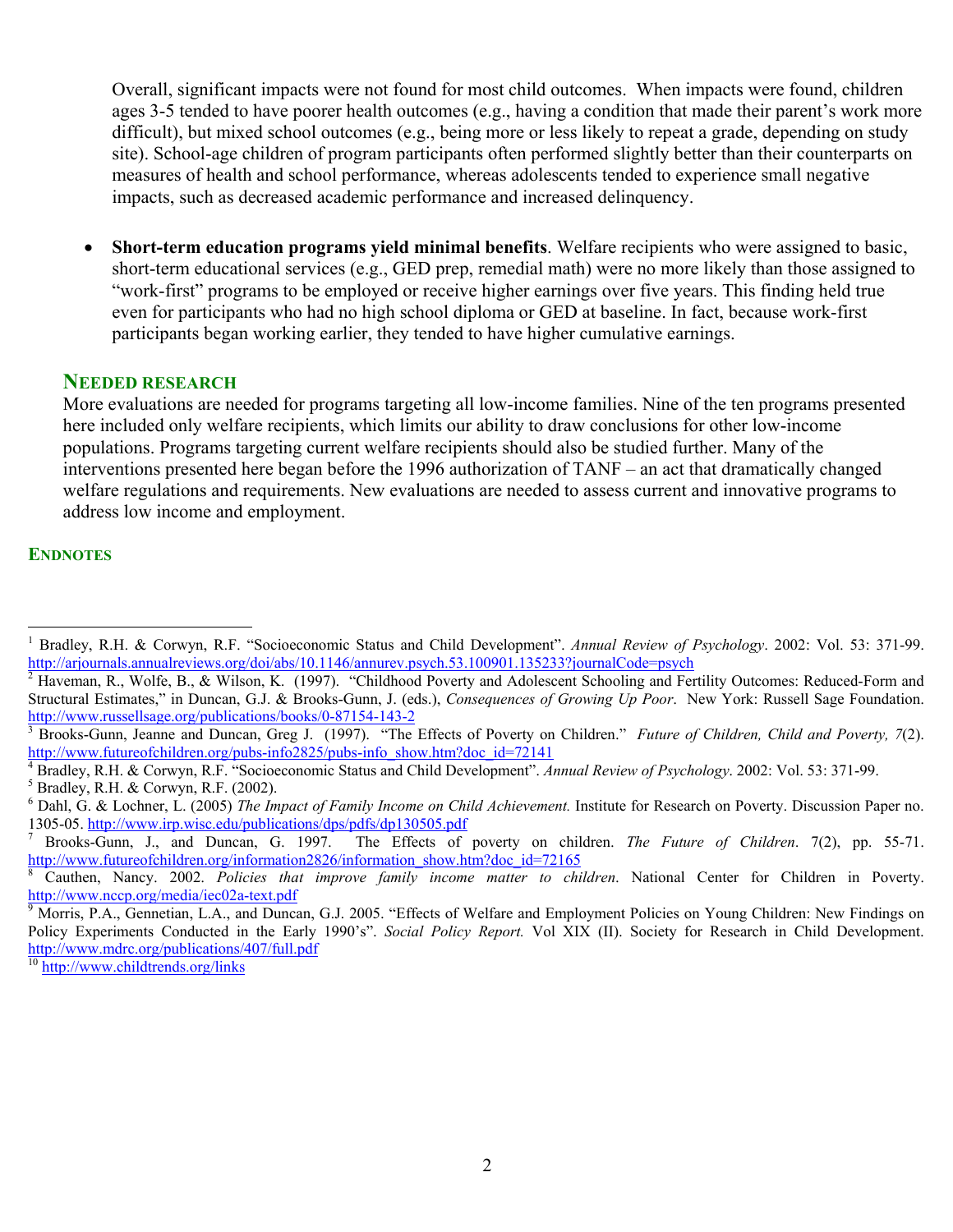**Experimental Evaluations of Social Programs that Examined Impacts on One or More Income and Employment Outcomes and Whether They Were Found to Work, Not Proven to Work, or Had Mixed Findings** 

| Parental<br>-Welfare-Based Employment-Focused<br>-Wage Supplement Programs:<br>Programs:<br><b>Employment</b><br>- NEWWS: Grand Rapids-HCD,<br>Programs:<br>Welfare-to-work program mandated most<br>- NEWWS: Grand Rapids-LFA, Welfare-<br>parents with no children under age 1 to<br>to-work program mandated most parents with<br>enroll in basic education or vocational<br>no children under age 1 to search for a job<br>training, and, as a second step, a job search<br>(typically through a job club). If no job was<br>or vocational training. The program had no<br>found, work experience or in some cases<br>vocational training or basic education were<br>impact on employment over a five-year<br>typically assigned. Participants were<br>period.<br>employed more often than non-participants,<br>but were just as likely as non-participants to<br>subsequent years. The program also<br>have ever been employed over the five-year<br>follow-up period.<br>-Welfare-Based Education-Focused<br>Programs:<br>- NEWWS: Atlanta-HCD, Welfare-to-<br>work program that typically assigned basic<br>the first year. During the first year,<br>education activity (e.g., adult education,<br>vocational training) and then a job search or<br>vocational training. Mandatory for parents<br>with no children under age 3. The program<br>year of follow-up.<br>moderately increased how often parents were<br>employed over the course of five years, but<br>had no impact on the percentage ever<br>Programs:<br>employed.<br>services (e.g., job clubs, job search<br>program increased having ever been<br>families by the two-year follow-up.<br>program mandated most parents with no<br>through a job club). If unsuccessful,<br>employed over a five-year period.<br>over five years, participants were | <b>OUTCOME AREA</b> | <b>NOT PROVEN TO WORK</b>        | <b>MIXED REVIEWS</b> | <b>FOUND TO WORK</b>                                                                                                                                                                                                                                                                                                                                                                                                                                                                                                                                                                                                                                                                                                                                                                                                                                                                                                                                                                                                                                                                                                                                          |
|------------------------------------------------------------------------------------------------------------------------------------------------------------------------------------------------------------------------------------------------------------------------------------------------------------------------------------------------------------------------------------------------------------------------------------------------------------------------------------------------------------------------------------------------------------------------------------------------------------------------------------------------------------------------------------------------------------------------------------------------------------------------------------------------------------------------------------------------------------------------------------------------------------------------------------------------------------------------------------------------------------------------------------------------------------------------------------------------------------------------------------------------------------------------------------------------------------------------------------------------------------------------------------------------------------------------------------------------------------------------------------------------------------------------------------------------------------------------------------------------------------------------------------------------------------------------------------------------------------------------------------------------------------------------------------------------------------------------------------------------------------------------------------------------------------------------------|---------------------|----------------------------------|----------------------|---------------------------------------------------------------------------------------------------------------------------------------------------------------------------------------------------------------------------------------------------------------------------------------------------------------------------------------------------------------------------------------------------------------------------------------------------------------------------------------------------------------------------------------------------------------------------------------------------------------------------------------------------------------------------------------------------------------------------------------------------------------------------------------------------------------------------------------------------------------------------------------------------------------------------------------------------------------------------------------------------------------------------------------------------------------------------------------------------------------------------------------------------------------|
|                                                                                                                                                                                                                                                                                                                                                                                                                                                                                                                                                                                                                                                                                                                                                                                                                                                                                                                                                                                                                                                                                                                                                                                                                                                                                                                                                                                                                                                                                                                                                                                                                                                                                                                                                                                                                              |                     | -Welfare-Based Education-Focused |                      | - New Hope, A three-year program for low<br>income families with children that provided<br>wage supplements, job placement assistance,<br>and subsidies for health insurance and child<br>care. During years one and two, the program<br>increased the percentage of parents who had<br>ever been employed and how often parents<br>were employed. Employment impacts,<br>however, declined or became insignificant in<br>increased how often families were employed.                                                                                                                                                                                                                                                                                                                                                                                                                                                                                                                                                                                                                                                                                         |
|                                                                                                                                                                                                                                                                                                                                                                                                                                                                                                                                                                                                                                                                                                                                                                                                                                                                                                                                                                                                                                                                                                                                                                                                                                                                                                                                                                                                                                                                                                                                                                                                                                                                                                                                                                                                                              |                     |                                  |                      | - Self-Sufficiency Project, Canadian<br>welfare recipients in the program were<br>offered an income supplement for up to 3<br>years, if they left welfare, worked at least 30<br>hours per week, and started working during<br>participants were two times more likely to<br>work than their counterparts in the control<br>group. This impact disappeared by the fifth<br>-Welfare-Based Employment-Focused<br>-L.A. GAINS Job-First, A welfare-to-work<br>program that emphasized employment<br>through enhanced earnings disregards, job<br>assistance), and mandatory participation for<br>parents with no children under age 3. The<br>employed by 10 percentage points for<br>-NEWWS: Atlanta-LFA, Welfare-to-work                                                                                                                                                                                                                                                                                                                                                                                                                                      |
| job search. Other participants were                                                                                                                                                                                                                                                                                                                                                                                                                                                                                                                                                                                                                                                                                                                                                                                                                                                                                                                                                                                                                                                                                                                                                                                                                                                                                                                                                                                                                                                                                                                                                                                                                                                                                                                                                                                          |                     |                                  |                      | children under age 3 to a job search (typically<br>participants typically enrolled in a short term<br>education program (e.g., vocational training<br>or adult education). The program modestly<br>increased the percentage of parents who were<br>ever employed and how often they were<br>- NEWWS: Riverside-LFA, Welfare-to-<br>work program mandated parents with no<br>children under age 3 to search for a job<br>(typically through a job club). Participants<br>were strongly encouraged to take any job,<br>and commonly continued job searching until<br>finding one. When compared with controls<br>substantially more likely to have ever been<br>employed (75 percent vs. 66 percent) and to<br>have been employed more often.<br>- NEWWS: Portland, Welfare-to-work<br>program that emphasized employment, but<br>assigned less-prepared participants to basic<br>education activities (e.g., adult education,<br>vocational training, life skill classes) before a<br>immediately assigned to a job search.<br>Activities were mandatory for parents with<br>no children under age 1. The program<br>substantially increased the percentage of |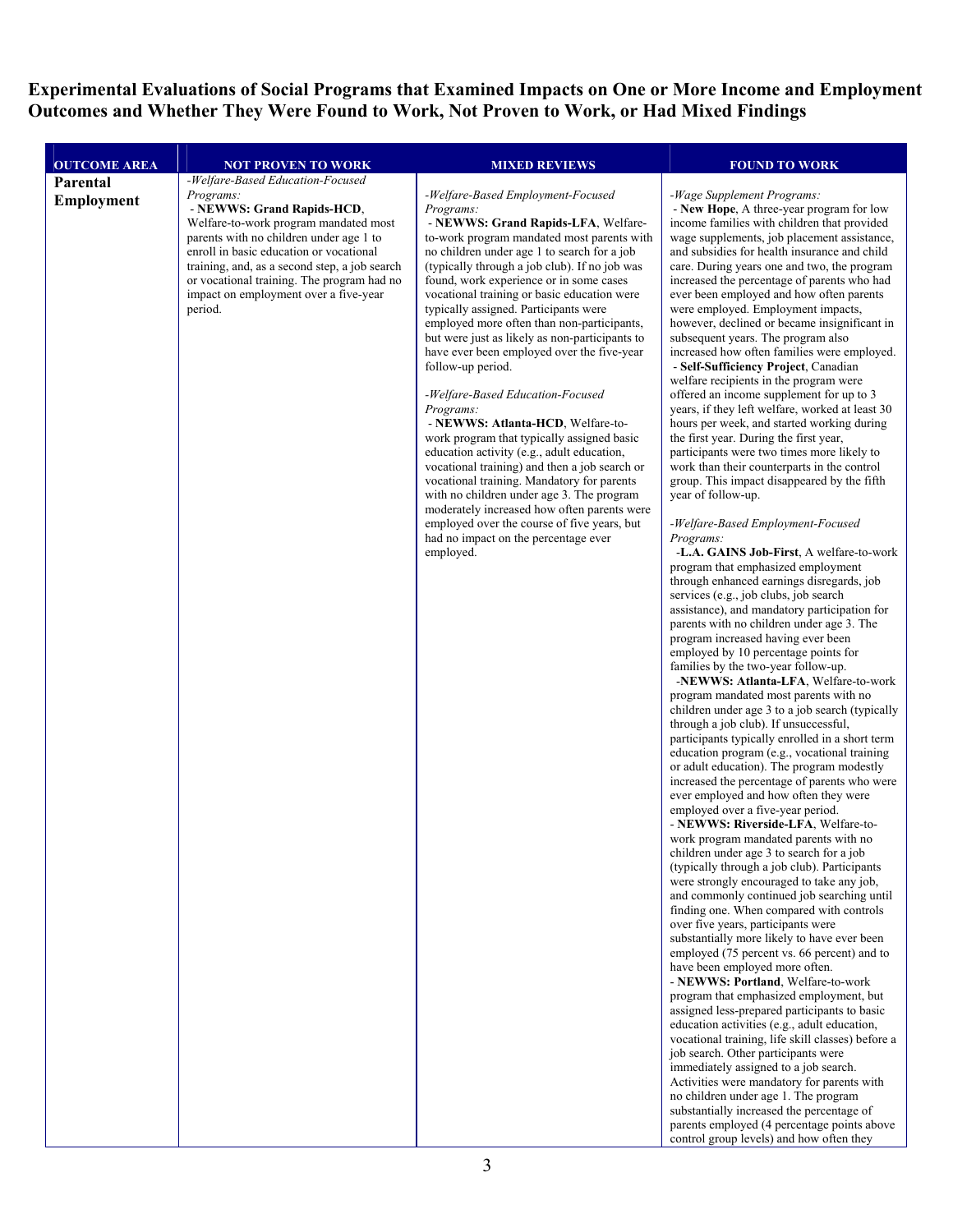| <b>OUTCOME AREA</b>         | <b>NOT PROVEN TO WORK</b> | <b>MIXED REVIEWS</b>                                                                                                                                                                                                                                                                                                                                                                                                                                                                                                                                                                                                                                                                                                                                                                                                                                                                                                                                                                                                                                                                                                                                                                                                                                                                                                                                                                                                                                                                                                                                                                                                                                                                                                                                                                                                                                                                                                                                                                                                                                                                                                                                                                                                                                                                                                                                                                                                                                                    | <b>FOUND TO WORK</b>                                                                                                                                                                                                                                                                                                                                                                                                                                                                                                                                                                                                                                                                                                                                                                                                                                                                                                                                                                                                                                                                                                                                                                                                                                                                                                                                                                                                                                                                                                                                                                                                                                                                              |
|-----------------------------|---------------------------|-------------------------------------------------------------------------------------------------------------------------------------------------------------------------------------------------------------------------------------------------------------------------------------------------------------------------------------------------------------------------------------------------------------------------------------------------------------------------------------------------------------------------------------------------------------------------------------------------------------------------------------------------------------------------------------------------------------------------------------------------------------------------------------------------------------------------------------------------------------------------------------------------------------------------------------------------------------------------------------------------------------------------------------------------------------------------------------------------------------------------------------------------------------------------------------------------------------------------------------------------------------------------------------------------------------------------------------------------------------------------------------------------------------------------------------------------------------------------------------------------------------------------------------------------------------------------------------------------------------------------------------------------------------------------------------------------------------------------------------------------------------------------------------------------------------------------------------------------------------------------------------------------------------------------------------------------------------------------------------------------------------------------------------------------------------------------------------------------------------------------------------------------------------------------------------------------------------------------------------------------------------------------------------------------------------------------------------------------------------------------------------------------------------------------------------------------------------------------|---------------------------------------------------------------------------------------------------------------------------------------------------------------------------------------------------------------------------------------------------------------------------------------------------------------------------------------------------------------------------------------------------------------------------------------------------------------------------------------------------------------------------------------------------------------------------------------------------------------------------------------------------------------------------------------------------------------------------------------------------------------------------------------------------------------------------------------------------------------------------------------------------------------------------------------------------------------------------------------------------------------------------------------------------------------------------------------------------------------------------------------------------------------------------------------------------------------------------------------------------------------------------------------------------------------------------------------------------------------------------------------------------------------------------------------------------------------------------------------------------------------------------------------------------------------------------------------------------------------------------------------------------------------------------------------------------|
|                             |                           |                                                                                                                                                                                                                                                                                                                                                                                                                                                                                                                                                                                                                                                                                                                                                                                                                                                                                                                                                                                                                                                                                                                                                                                                                                                                                                                                                                                                                                                                                                                                                                                                                                                                                                                                                                                                                                                                                                                                                                                                                                                                                                                                                                                                                                                                                                                                                                                                                                                                         | were employed over a five-year period.                                                                                                                                                                                                                                                                                                                                                                                                                                                                                                                                                                                                                                                                                                                                                                                                                                                                                                                                                                                                                                                                                                                                                                                                                                                                                                                                                                                                                                                                                                                                                                                                                                                            |
|                             |                           |                                                                                                                                                                                                                                                                                                                                                                                                                                                                                                                                                                                                                                                                                                                                                                                                                                                                                                                                                                                                                                                                                                                                                                                                                                                                                                                                                                                                                                                                                                                                                                                                                                                                                                                                                                                                                                                                                                                                                                                                                                                                                                                                                                                                                                                                                                                                                                                                                                                                         | -Welfare-Based Education-Focused<br>Programs:<br>- NEWWS: Riverside-HCD, Education-<br>focused welfare-to-work program for parents<br>with no children under age 3 who had limited<br>academic skills and no high school degree.<br>Participants were typically assigned to adult<br>education and then a job search or vocational<br>training. Over the course of five years,<br>participants were more likely to have ever<br>been employed (6 percentage points above<br>control group levels) and to be employed<br>more often.                                                                                                                                                                                                                                                                                                                                                                                                                                                                                                                                                                                                                                                                                                                                                                                                                                                                                                                                                                                                                                                                                                                                                               |
| Income &<br><b>Earnings</b> |                           | -Welfare-Based Employment-Focused<br>Programs:<br>-NEWWS: Atlanta-LFA, Welfare-to-work<br>program mandated most parents with no<br>children under age 3 to a job search (typically<br>through a job club). If unsuccessful,<br>participants typically enrolled in a short term<br>education program (e.g., vocational training<br>or adult education). Participants were more<br>likely to have higher earnings than their<br>control group counterparts (a five-year total<br>of \$2459 more on average), but did not differ<br>in terms of total income.<br>- NEWWS: Grand Rapids-LFA, Welfare-<br>to-work program mandated most parents with<br>no children under age 1 to search for a job<br>(typically through a job club). If no job was<br>found, work experience or in some cases<br>vocational training or basic education were<br>typically assigned. At the five-year follow-<br>up, the program had increased participant<br>earnings as a percentage of combined income<br>(by 9.9 percent, on average); however, the<br>program had no impact on total earnings or<br>income.<br>- NEWWS: Riverside-LFA, Welfare-to-<br>work program mandated parents with no<br>children under age 3 to search for a job<br>(typically through a job club). Participants<br>were strongly encouraged to take any job,<br>and commonly continued job searching until<br>finding one. The program increased earnings<br>over five years by an average total of \$2,549<br>but had no impact on total income.<br>- NEWWS: Portland, Welfare-to-work<br>program that emphasized employment, but<br>assigned less prepared participants to basic<br>education activities (e.g., adult education,<br>vocational training, life skill classes) before a<br>job search. Other participants were<br>immediately assigned to a job search.<br>Activities were mandatory for parents with<br>no children under age 1. The program<br>substantially increased earnings (by an<br>average, five-year total of \$5,150), but had<br>no impact on total income.<br>-Welfare-Based Education-Focused<br>Programs:<br>- NEWWS: Atlanta-HCD,<br>Welfare-to-work program that typically<br>assigned basic education activity (e.g., adult<br>education, vocational training) and then a job<br>search or vocational training. Mandatory for<br>parents with no children under age 3. At the<br>five-year follow-up, participants had earned<br>an average total of \$2,017 more than their | -Wage Supplement Programs:<br>- New Hope, A three-year program for low<br>income families with children that provided<br>wage supplements, job placement assistance,<br>and subsidies for health insurance and child<br>care. Over the first three years of the five-<br>year follow-up, participants had higher<br>earnings and earnings related income<br>(includes the supplement and EITC) and had<br>higher total incomes than non-participants.<br>- Self-Sufficiency Project, Canadian<br>welfare recipients in the program were<br>offered an income supplement for up to 3<br>years, if they left welfare, worked at least 30<br>hours per week, and started working during<br>the first year. Over the course of five years,<br>the program increased participants' average<br>combined income by over \$6,000 in total.<br>The program also increased average earnings<br>through the fourth year but had no impact by<br>the fifth year.<br>-Welfare-Based Employment-Focused<br>Programs:<br>-L.A. GAINS Job-First, A welfare-to-work<br>program that emphasized employment<br>through enhanced earnings disregards, job<br>services (e.g., job clubs, job search<br>assistance), and mandatory participation for<br>parents with no children under 3. Over the<br>two-year follow-up period, the program<br>increased wage earnings by an average of<br>26% for single families and 31% for two-<br>parent families. In year two, program<br>participants experienced modest gains in<br>income, and, when including EITC benefits,<br>experienced substantial gains in income (an<br>average of \$1,034 more over two years-9<br>percent higher than non-participants'<br>income). |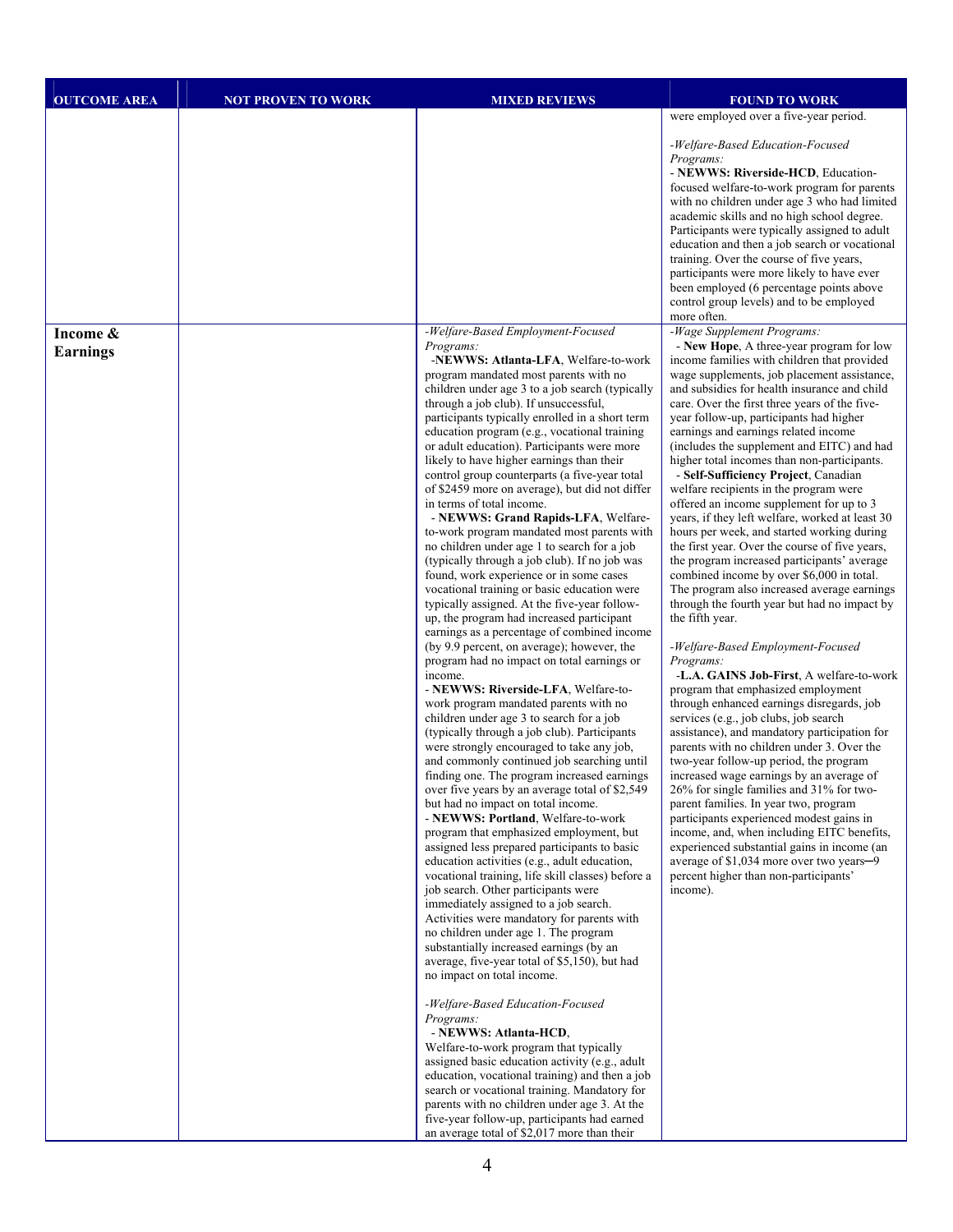| <b>OUTCOME AREA</b>                | <b>NOT PROVEN TO WORK</b>                                                                                                                                                                                                                                                                                                                                                                                                                                                                                                                                                                                                                                               | <b>MIXED REVIEWS</b>                                                                                                                                                                                                                                                                                                                                                                                                                                                                                                                                                                                                                                                                                                                                                                                                                                                                                                                                                                                                                                                                                                                                                                                                                                                                                                                                                                                                                                                                                                                                                                                                                                                                                                                                                                                                                                                                                                                                                                                     | <b>FOUND TO WORK</b>                                                                                                                                                                                                                                                                                                                                                                                                                                                                                                                                                                                                                                                                                                                                                                                                                                                                                                                                                                                                                                        |
|------------------------------------|-------------------------------------------------------------------------------------------------------------------------------------------------------------------------------------------------------------------------------------------------------------------------------------------------------------------------------------------------------------------------------------------------------------------------------------------------------------------------------------------------------------------------------------------------------------------------------------------------------------------------------------------------------------------------|----------------------------------------------------------------------------------------------------------------------------------------------------------------------------------------------------------------------------------------------------------------------------------------------------------------------------------------------------------------------------------------------------------------------------------------------------------------------------------------------------------------------------------------------------------------------------------------------------------------------------------------------------------------------------------------------------------------------------------------------------------------------------------------------------------------------------------------------------------------------------------------------------------------------------------------------------------------------------------------------------------------------------------------------------------------------------------------------------------------------------------------------------------------------------------------------------------------------------------------------------------------------------------------------------------------------------------------------------------------------------------------------------------------------------------------------------------------------------------------------------------------------------------------------------------------------------------------------------------------------------------------------------------------------------------------------------------------------------------------------------------------------------------------------------------------------------------------------------------------------------------------------------------------------------------------------------------------------------------------------------------|-------------------------------------------------------------------------------------------------------------------------------------------------------------------------------------------------------------------------------------------------------------------------------------------------------------------------------------------------------------------------------------------------------------------------------------------------------------------------------------------------------------------------------------------------------------------------------------------------------------------------------------------------------------------------------------------------------------------------------------------------------------------------------------------------------------------------------------------------------------------------------------------------------------------------------------------------------------------------------------------------------------------------------------------------------------|
|                                    |                                                                                                                                                                                                                                                                                                                                                                                                                                                                                                                                                                                                                                                                         | counterparts in the control group but did not<br>differ in terms of average total income.<br>- NEWWS: Grand Rapids-HCD, Welfare-<br>to-work program mandated most parents with<br>no children under age 1 to enroll in basic<br>education or vocational training, and, as a<br>second step, a job search or vocational<br>training. At the five-year follow-up, the<br>program had increased participant earnings<br>as a percentage of combined income (by 5.7<br>percent, on average); however, the program<br>had no impact on total earnings or income.<br>- NEWWS: Riverside-HCD, Education-<br>focused welfare-to-work program for parents<br>with no children under age 3 who had limited<br>academic skills and no high school degree.<br>Participants were typically assigned to adult<br>education and then a job search or vocational<br>training. At the five-year follow-up, the<br>program had increased participant earnings<br>as a percentage of combined income (by 3.5)<br>percent, on average); however, over five<br>years, participants had lower incomes than<br>their counterparts in the control group<br>(\$2,387 lower, on average).                                                                                                                                                                                                                                                                                                                                                                                                                                                                                                                                                                                                                                                                                                                                                                                                                                          |                                                                                                                                                                                                                                                                                                                                                                                                                                                                                                                                                                                                                                                                                                                                                                                                                                                                                                                                                                                                                                                             |
| <b>Child Outcomes:</b><br>Academic | -Welfare-Based Employment-Focused<br>Programs:<br>- NEWWS: Portland, Welfare-to-work<br>program that emphasized employment but<br>assigned less-prepared participants to basic<br>education activities (e.g., adult education,<br>vocational training, life skill classes) before<br>a job search. Other participants were<br>immediately assigned to a job search.<br>Activities were mandatory for parents with<br>no children under age 1. At a five-year<br>follow-up, the program had no overall<br>impacts on having repeated a grade,<br>dropped out of high school, been suspended<br>or expelled, or attended a special needs<br>class. No differences by age. | -Wage Supplement Programs:<br>- Self-Sufficiency Project, Canadian welfare<br>recipients in the program were offered an<br>income supplement for up to 3 years, if they<br>left welfare, worked at least 30 hours per<br>week, and started working during the first<br>year. Children who were ages 3-4 and 6-11<br>had slightly higher math scores at the five-<br>and three-year follow-ups, respectively.<br>Children who were adolescents at the<br>program's start were more likely to have a<br>parent report below average school<br>performance at the three year follow-up.<br>-Welfare-Based Employment-Focused<br>Programs:<br>-L.A. GAINS Job-First, A welfare-to-work<br>program that emphasized employment<br>through enhanced earnings disregards, job<br>services (e.g., job clubs, job search<br>assistance), and mandatory participation for<br>parents with no children under 3. At a two-<br>year follow-up, children of program<br>participants who were ages 3-18 were less<br>likely to be suspended or expelled than<br>children of non-participants (9.3 percent vs.<br>12.9 percent) but did not differ in terms of<br>academic performance or attainment.<br>Differences by age: The program had<br>negative impacts on repeating a grade for<br>children ages 3-5 (at start of program) and for<br>attending a special needs class for children<br>ages 6-9.<br>- NEWWS: Grand Rapids-LFA, Welfare-<br>to-work program mandated most parents with<br>no children under age 1 to search for a job<br>(typically through a job club). If no job was<br>found, work experience or in some cases<br>vocational training or basic education were<br>typically assigned. At a five-year follow-up,<br>the program had no overall impacts on<br>having repeated a grade, dropped out of high<br>school, been suspended or expelled, or<br>attended a special needs class. Differences by<br>age: Children who were toddlers at the<br>program's start were less likely to have ever | -Wage Supplement Programs:<br>- New Hope, A three-year program for low<br>income families with children that provided<br>wage supplements, job placement assistance,<br>and subsidies for health insurance and child<br>care. At a five-year follow-up, the program<br>had little overall impact on children's<br>academic abilities, aside from modestly<br>improving parental ratings of reading<br>achievement. Differences by age: The<br>program also had modest, positive impacts<br>on adolescents' school progress reports.<br>-Welfare-Based Employment-Focused<br>Programs:<br>-NEWWS: Atlanta-LFA, Welfare-to-work<br>program mandated most parents with no<br>children under age 3 to a job search (typically<br>through a job club). If unsuccessful,<br>participants typically enrolled in a short term<br>education program (e.g., vocational training<br>or adult education). At a five-year follow-up,<br>children of program participants who were<br>adolescents at the program's start were less<br>likely to be suspended or expelled. |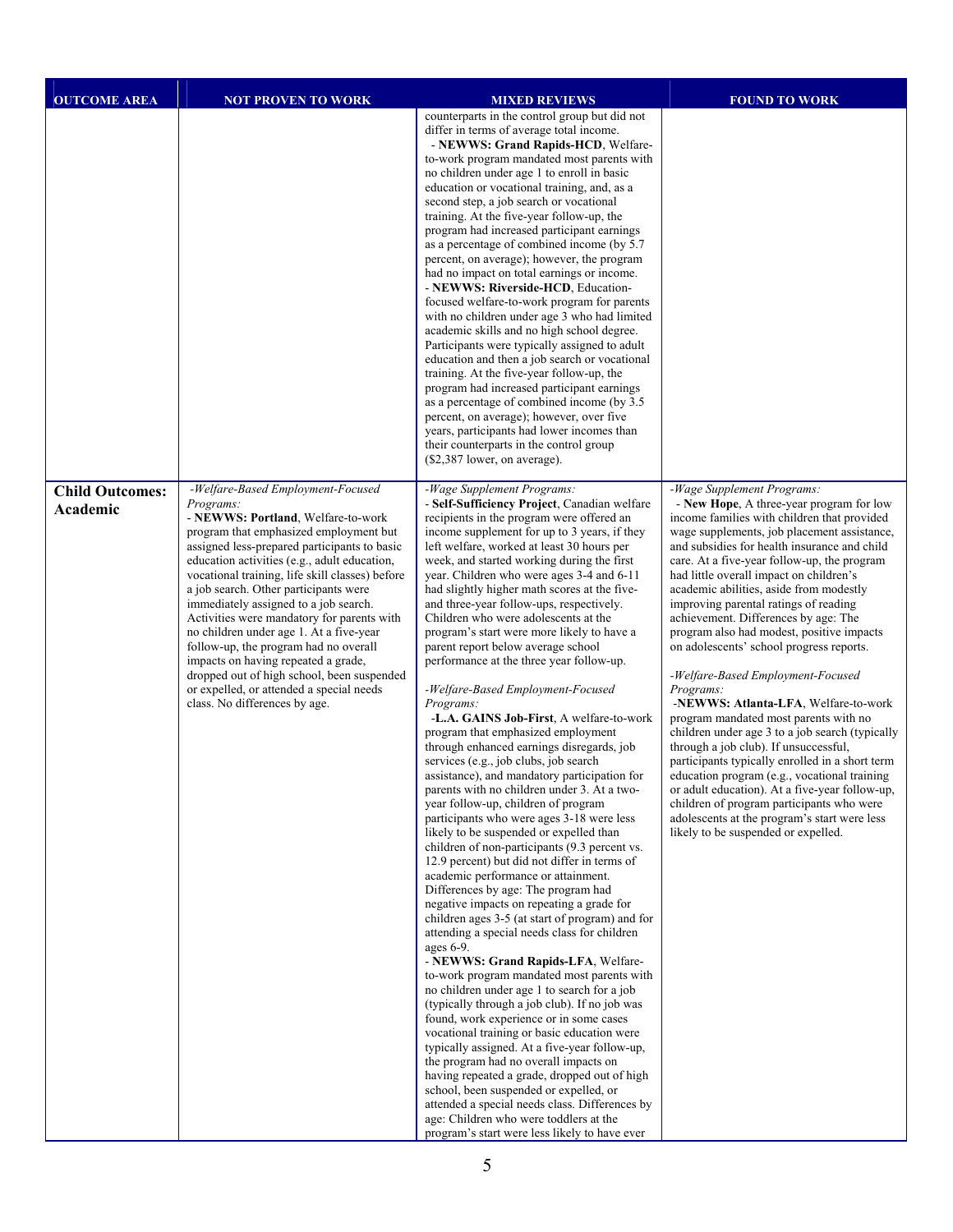| <b>OUTCOME AREA</b> | <b>NOT PROVEN TO WORK</b> | <b>MIXED REVIEWS</b>                                                                           | <b>FOUND TO WORK</b> |
|---------------------|---------------------------|------------------------------------------------------------------------------------------------|----------------------|
|                     |                           | been suspended or expelled; however,                                                           |                      |
|                     |                           | adolescents were more likely to have ever                                                      |                      |
|                     |                           | repeated a grade.<br>- NEWWS: Riverside-LFA, Welfare-to-                                       |                      |
|                     |                           | work program mandated parents with no                                                          |                      |
|                     |                           | children under age 3 to search for a job                                                       |                      |
|                     |                           | (typically through a job club). Participants                                                   |                      |
|                     |                           | were strongly encouraged to take any job,<br>and commonly continued job searching until        |                      |
|                     |                           | finding one. At a five-year follow-up,                                                         |                      |
|                     |                           | children of program participants were more<br>likely to exhibit externalizing or internalizing |                      |
|                     |                           | behaviors and hyperactivity. Differences by                                                    |                      |
|                     |                           | age: Children who were ages 6-9 at the                                                         |                      |
|                     |                           | program's start were less likely to have been                                                  |                      |
|                     |                           | suspended or expelled and children who were<br>ages 3-5 were less likely to repeat a grade.    |                      |
|                     |                           | However, those who were adolescents at the                                                     |                      |
|                     |                           | program's start were more likely to repeat a                                                   |                      |
|                     |                           | grade.                                                                                         |                      |
|                     |                           | -Welfare-Based Education-Focused                                                               |                      |
|                     |                           | Programs:<br>- NEWWS: Atlanta-HCD, Welfare-to-                                                 |                      |
|                     |                           | work program that typically assigned basic                                                     |                      |
|                     |                           | education activity (e.g., adult education,                                                     |                      |
|                     |                           | vocational training) and then a job search or<br>vocational training. Mandatory for parents    |                      |
|                     |                           | with no children under age 3. At a five-year                                                   |                      |
|                     |                           | follow-up, children whose parents                                                              |                      |
|                     |                           | participated in the program were less likely<br>to have a teacher report a disciplinary        |                      |
|                     |                           | problem that resulted in parent(s) being                                                       |                      |
|                     |                           | notified during the current school year (42.4)                                                 |                      |
|                     |                           | percent vs. 55.8 percent); however, they were<br>also more likely to have more school          |                      |
|                     |                           | absences during the current school year.                                                       |                      |
|                     |                           | - NEWWS: Grand Rapids-HCD, Welfare-                                                            |                      |
|                     |                           | to-work program mandated most parents with<br>no children under age 1 to enroll in basic       |                      |
|                     |                           | education or vocational training, and, as a                                                    |                      |
|                     |                           | second step, a job search or vocational<br>training. When compared with children of            |                      |
|                     |                           | non-participants at a five-year follow-up,                                                     |                      |
|                     |                           | children of program participants were more                                                     |                      |
|                     |                           | likely to have repeated a grade (21.9 percent<br>compared with 16.9 percent) but did not       |                      |
|                     |                           | differ in the likelihood of having been                                                        |                      |
|                     |                           | suspended or expelled, dropped out of high                                                     |                      |
|                     |                           | school, or attended a special needs class.<br>Differences by age: Children who were            |                      |
|                     |                           | adolescents at the program's start were more                                                   |                      |
|                     |                           | likely to repeat a grade, whereas children<br>who were toddlers were less likely to be         |                      |
|                     |                           | suspended or expelled.                                                                         |                      |
|                     |                           | - NEWWS: Riverside-HCD, Education-                                                             |                      |
|                     |                           | focused welfare-to-work program for parents<br>with no children under age 3 who had limited    |                      |
|                     |                           | academic skills and no high school degree.                                                     |                      |
|                     |                           | Participants were typically assigned to adult<br>education and then a job search or vocational |                      |
|                     |                           | training. At a five-year follow-up, children of                                                |                      |
|                     |                           | program participants were more likely to                                                       |                      |
|                     |                           | have more school absences during the current<br>school year. Differences by age: Children      |                      |
|                     |                           | who were ages 6-9 at the start were less                                                       |                      |
|                     |                           | likely to have been suspended or expelled,                                                     |                      |
|                     |                           | but those who were adolescents were more<br>likely to have repeated a grade.                   |                      |
|                     |                           |                                                                                                |                      |